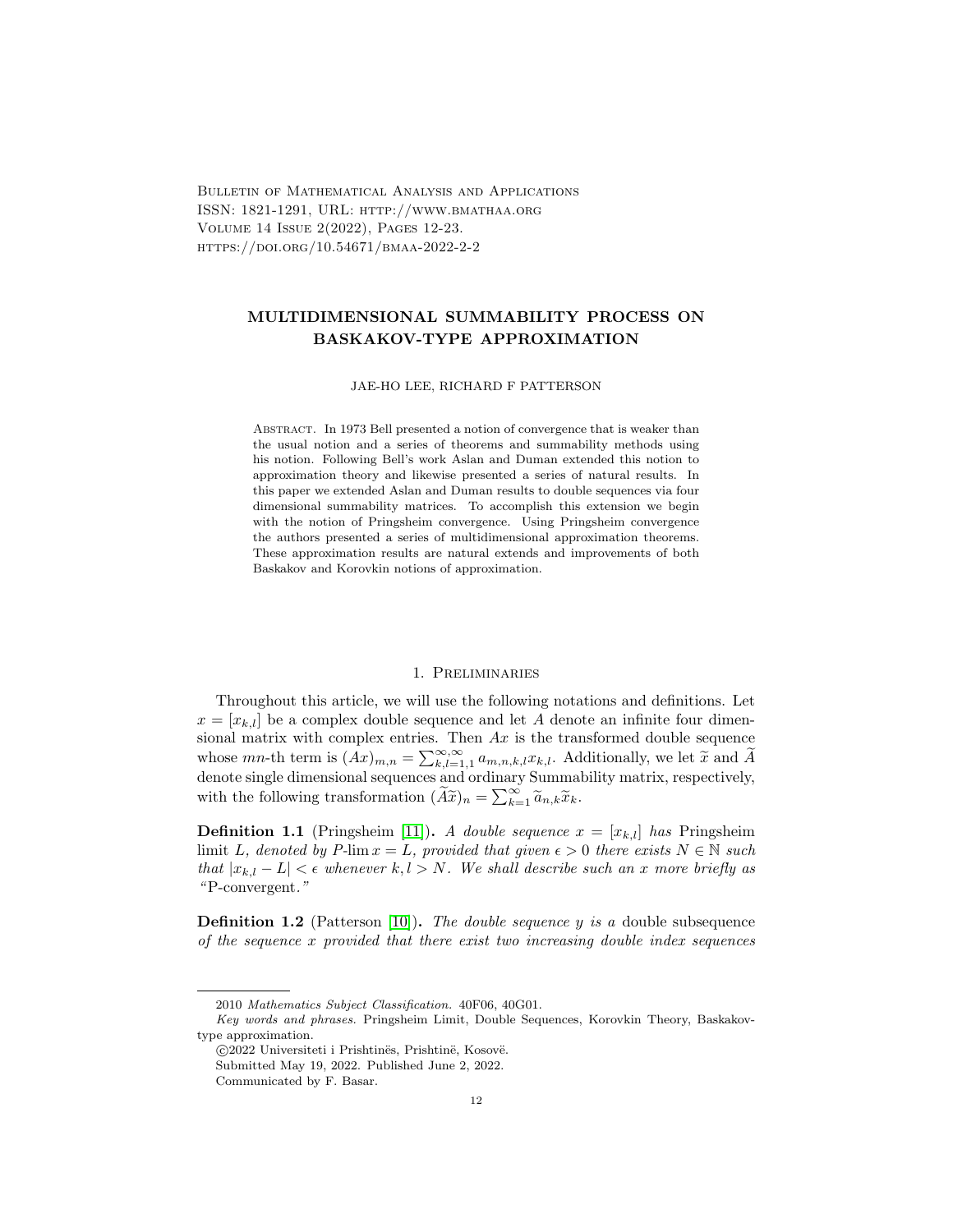${n_j}$  and  ${k_j}$  such that if  $z_j = x_{n_j, k_j}$ , then y is formed by

$$
\begin{array}{ccccccc}\nz_1 & z_2 & z_5 & z_{10} \\
z_4 & z_3 & z_6 & - \\
z_9 & z_8 & z_7 & - \\
& - & - & - & -\n\end{array}
$$

**Definition 1.3** (Patterson [\[10\]](#page-11-1)). A number  $\beta$  is called a Pringsheim limit point of the double sequence  $x = [x_{n,k}]$  provided that there exists a subsequence  $y = [y_{n,k}]$  of  $[x_{n,k}]$  that has Pringsheim limit  $\beta$ , that is, P-lim  $y_{n,k} = \beta$ .

Remark. The definition of a Pringsheim limit point can also be stated as follows:  $\beta$  is a Pringsheim limit point of x provided that there exist two increasing index sequences  $\{n_i\}$  and  $\{k_i\}$  such that  $\lim_i x_{n_i,k_i} = \beta$ .

**Definition 1.4** (Patterson [\[10\]](#page-11-1)). A double sequence x is divergent in the Pringsheim sense  $(P\text{-}divergent)$  provided that x does not converge in the Pringsheim sense (P-convergent).

The following is an example of an unbounded double sequence with three Pringsheim limit points, namely  $-1$ , 0, 1:

$$
x_{k,l} := \begin{cases} k, & \text{if } l = 1, \\ (-1)^k, & \text{if } l > 1, \\ 0, & \text{otherwise.} \end{cases}
$$

In 1926 Robison presented a four dimensional analog of the Silverman-Toeplitz theorem [\[8\]](#page-11-2) for the regularity of double sequences in which he added an additional assumption of boundedness. This assumption was made because a double sequence which is P-convergent is not necessarily bounded. The definition of the regularity for four dimensional matrices will be stated next, followed by the Robison-Hamilton characterization of the regularity of four dimensional matrices. The reader can refer to e-book [\[2\]](#page-10-0) which contains the chapter entitled Double Sequences, and the recent monograph [\[3\]](#page-10-1) devoted to the spaces of double sequences and four dimensional matrices.

**Definition 1.5** (Patterson [\[10\]](#page-11-1)). The four dimensional matrix  $A$  is said to be RH-regular if it maps every bounded P-convergent sequence into a P-convergent sequence with the same P-limit.

**Theorem 1.6** (Hamilton [\[7\]](#page-10-2), Robison [\[12\]](#page-11-3)). The four dimensional matrix A is RH-regular if and only if

 $RH_1$ :  $P$ -lim<sub>m,n</sub>  $a_{m,n,k,l} = 0$  for each k and l;  $RH_2$ :  $P$ - $\lim_{m,n} \sum_{k,l=1,1}^{\infty,\infty} a_{m,n,k,l} = 1;$  $RH_3$ :  $P\text{-lim}_{m,n} \sum_{k=1}^{\infty} |a_{m,n,k,l}| = 0$  for each l;  $RH_4$ :  $P\text{-}\lim_{m,n} \sum_{l=1}^{\infty} |a_{m,n,k,l}| = 0$  for each k;  $RH_5$ :  $\sum_{k,l=1,1}^{\infty,\infty}$  |  $[a_{m,n,k,l}]$  is P-convergent; and  $RH_6$ : there exist finite positive integers  $A$  and  $B$  such that

$$
\sum_{k,l>B} |a_{m,n,k,l}| < A.
$$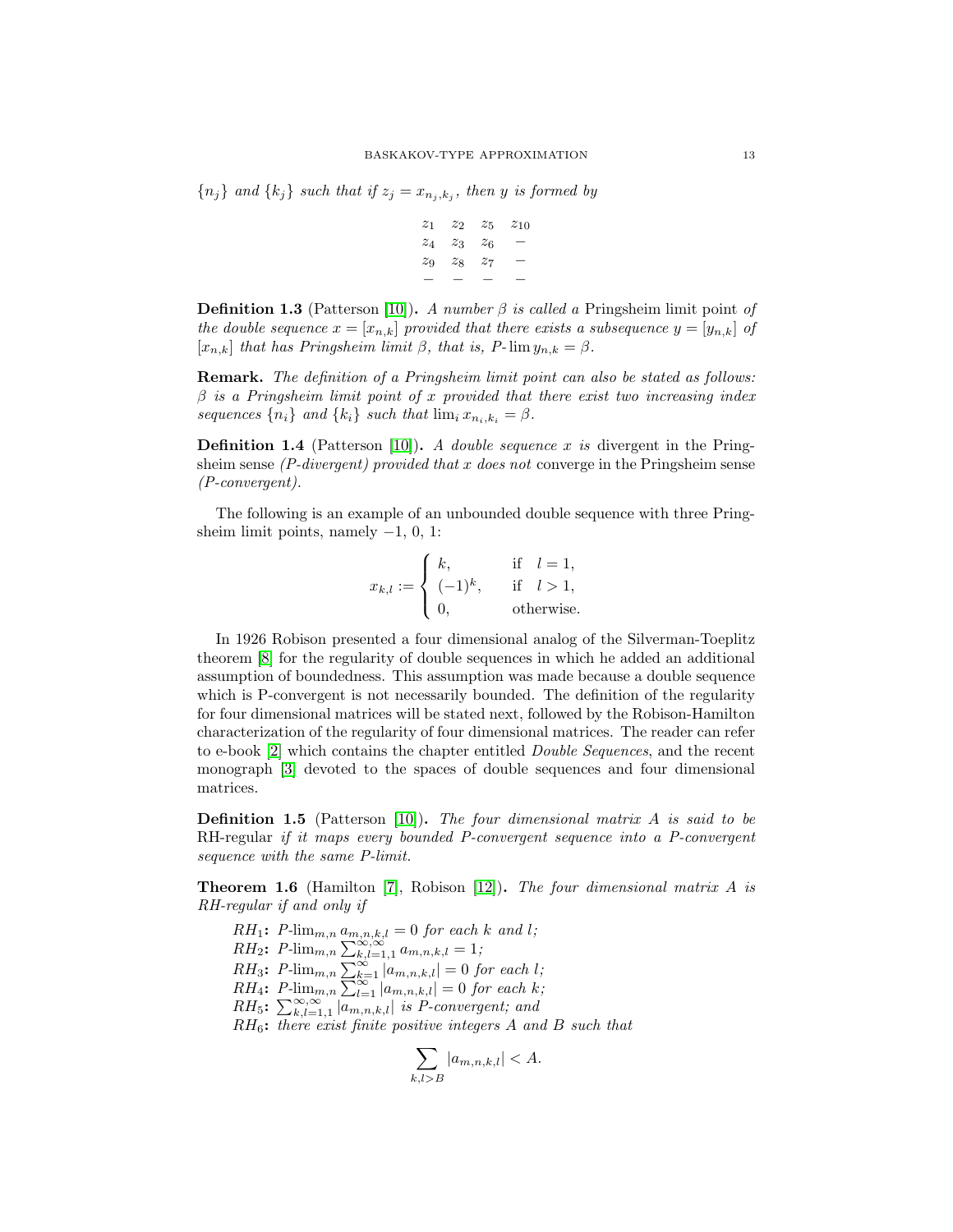**Definition 1.7** (Patterson [\[9\]](#page-11-4)). A double sequence x is of bounded variation provided that there exists a positive integer B such that

$$
\sum_{k,l=1,1}^{\infty,\infty} |x_{m,n} - x_{m-r,n-s}| < B,
$$

where r and  $s = 0$  and/or 1.

Using the following notions presented by Bell in [\[4\]](#page-10-3) we will present a series of multidimensional analog of Aslan and Duman results.

<span id="page-2-0"></span>**Definition 1.8** (Bell [\[4\]](#page-10-3)). For  $u = 1, 2, \ldots$ , let  $\tilde{A}^u = [a^u_{n,k}]$  be an infinite complex matrix and let  $\widetilde{A}$  denote the sequence of matrices  $\{\widetilde{A}^u\}$ . Let  $\widetilde{x} = \{\widetilde{x}_k\}$  be a sequence of real numbers. Define the double sequence  $\widetilde{A}\widetilde{x} = \{(\widetilde{A}\widetilde{x})_{n}^{u}\}\;by$ 

$$
(\widetilde A\widetilde x)^u_n:=\sum_{k=1}^\infty \widetilde a_{n,k}^u\widetilde x_k.
$$

Then  $\widetilde{A}x$  is called  $\widetilde{A}$ -transform of x whenever the series converges for all n and u. We say the sequence  $\widetilde{x}$  is  $\widetilde{A}$ -summable to L if  $\lim_{n\to\infty} (\widetilde{A}\widetilde{x})_n^u = L$  uniformly in  $u \in \mathbb{N}$ .

In [\[4\]](#page-10-3) Bell established the following Silverman-Toeplitz type characterization of two dimensional summability matrix.

**Theorem 1.9.** The transformation  $\widetilde{A} = {\widetilde{A}}^u$  =  ${\{\widetilde{a}}_{n,k}^u\}$   $(k, n, u \in \mathbb{N})$  is regular if and only if

- (1)  $\lim_{n\to\infty} \tilde{a}_{n,k}^u = 0$  uniformly in u;<br>(2)  $\lim_{n\to\infty} \tilde{a}_{n,k}^u = 0$  uniformly in u;
- (2)  $\lim_{n\to\infty} \sum_{k=1}^{\infty} \tilde{a}_{n,k}^u = 1$  uniformly in u; and
- (3) for  $n, u \in \mathbb{N}$ ,  $\sum_{k=1}^{\infty} |\tilde{a}_{n,k}^u| < \infty$  and there exist integers N, M such that  $\sum_{k=1}^{\infty} |\tilde{a}_{n,k}^u| < M$  for  $n \geq N$  and for all  $u \in \mathbb{N}$ .

In a similar manner to Definition [1.8,](#page-2-0) let us consider the following notion

Definition 1.10. Let us consider the following double sequence of four-dimensional infinite matrices  $\mathcal{A} = \{A^{u,v}\} = \{[a_{m,n,k,l}^{u,v}]\},\$  where  $(m,n), (k,l), (u,v) \in \mathbb{N} \times \mathbb{N},$ and the real number double sequence  $x = \{x_{k,l}\}\$ . Then the transformation

$$
\mathcal{A}x = \{(Ax)_{m,n}^{u,v}\}
$$

define by

$$
(Ax)_{m,n}^{u,v} := \left\{ \sum_{k,l=1,1}^{\infty, \infty} a_{m,n,k,l}^{u,v} x_{k,l} \right\},\,
$$

where  $(m, n)$ ,  $(u, v) \in \mathbb{N} \times \mathbb{N}$ , is called the A-transform of the double sequence x whenever the series is P-convergent for every  $(m, n)$ ,  $(u, v) \in \mathbb{N} \times \mathbb{N}$ . We say the double sequence x is A-summable to L if  $P\text{-}\lim_{m,n\to\infty,\infty}(Ax)^{u,v}_{m,n}=L$  uniformly in  $(u, v) \in \mathbb{N} \times \mathbb{N}$ .

The following is a Silverman-Toeplitz type characterization of four dimensional summability matrix, whose proof is a multidimensional analog of Robison-Hamilton as of such the proof is omitted.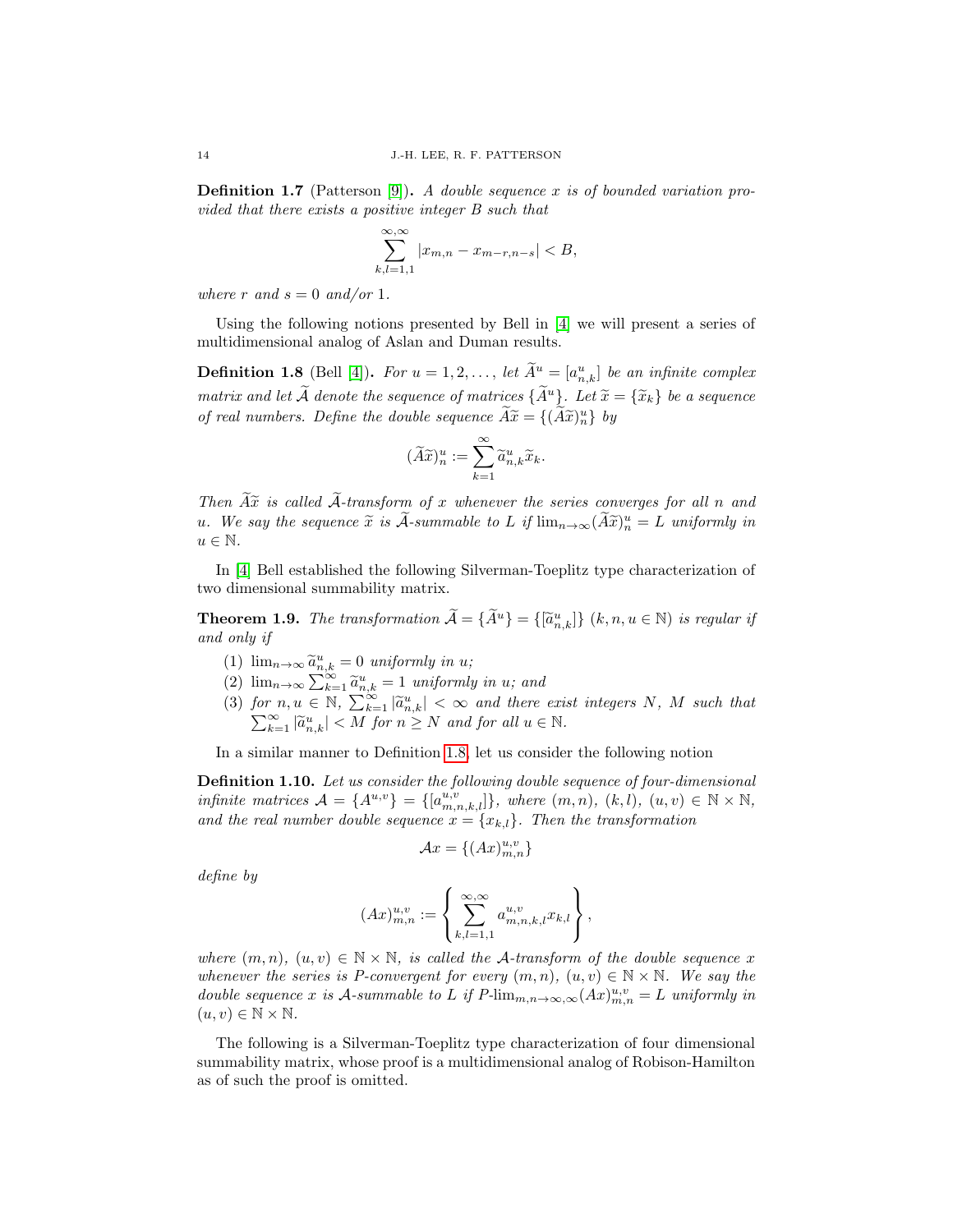**Theorem 1.11.** The transformation  $A = \{A^{u,v}\}\ = \{[a_{m,n,k,l}^{u,v}]\},\ (m,n),\ (k,l),$  $(u, v) \in \mathbb{N} \times \mathbb{N}$ , is regular provided that

- (1)  $P\text{-}\lim_{m,n\to\infty,\infty} a_{m,n,k,l}^{u,v} = 0$ , uniformly in  $(u, v)$ ;
- (2)  $P\text{-}\lim_{m,n\to\infty,\infty}\sum_{k,l=1,1}^{\infty,\infty} a_{m,n,k,l}^{u,v}=1$ , uniformly in  $(u, v)$ ; and
- (3) For  $(u, v), (m, n) \in \mathbb{N} \times \mathbb{N}$ ,  $\sum_{l=1}^{\infty} |a_{m,n,k,l}^{u,v}| < \infty$  for each k
- (4) For  $(u, v), (m, n) \in \mathbb{N} \times \mathbb{N}$ ,  $\sum_{k=1}^{\infty} |a_{m,n,k,l}^{u,v}| < \infty$  for each l
- (5) For  $(u, v), (m, n) \in \mathbb{N} \times \mathbb{N}$ ,  $\sum_{k,l=1,1}^{\infty, \infty} |a_{m,n,k,l}^{u,v}| < \infty$  and there exist integers N, M such that  $\sum_{k,l=1,1}^{\infty,\infty} |a^{u,v}_{m,n,k,l}| < M$  for  $m,n \geq N$  and for all  $(u, v) \in$  $\mathbb{N} \times \mathbb{N}$ .

## 2. Approximation to Function in the four dimensional Summability **METHODS**

Let us consider the following multi-dimensional linear operators:

<span id="page-3-0"></span>
$$
L_{k,l}(f; (\alpha, \beta)) = \int_a^b \int_a^b f(x, y) d\phi_{k,l}(\alpha, \beta, x, y), \qquad (2.1)
$$

where

$$
f \in C[a, b] \times C[a, b], \quad (\alpha, \beta) \in [a, b] \times [a, b], \quad (k, l) \in \mathbb{N} \times \mathbb{N}.
$$

Similar to Baskakov assumption, we will assume that for every  $(k, l) \in \mathbb{N} \times \mathbb{N}$ and for every  $(\alpha, \beta) \in [a, b] \times [a, b]$ ,  $\phi_{k,l}(\alpha, \beta, x, y)$  is a double bounded variation with respect to  $(x, y) \in [a, b] \times [a, b]$ . The following are necessary conditions that for a given non-negative RH-regular summability method  $A$ , the double sequence  ${L_{k,l}(f)}$  is uniformly A-summable to f on  $[a,b] \times [a,b]$ , that is

$$
\mathrm{P-}\lim_{m,n\to\infty,\infty}\left\|\sum_{k,l=1,1}^{\infty,\infty}a_{m,n,k,l}^{u,v}L_{k,l}(f)-L\right\|=0,\text{ uniformly in } (u,v)\in\mathbb{N}\times\mathbb{N},
$$

where  $\|\cdot\|$  denote the sup-norm on  $C[a, b] \times C[a, b]$ . We are assuming that

$$
\sum_{k,l=1,1}^{\infty,\infty} a_{m,n,k,l}^{u,v} L_{k,l}(f)
$$

is bounded for each  $m, n, u, v \in \mathbb{N}$  and  $f \in C[a, b] \times C[a, b]$ .

**Definition 2.1.** Let  $\{[a_{m,n,k,l}^{u,v}]\}, (m,n),(k,l),(u,v) \in \mathbb{N} \times \mathbb{N},$  be a non-negative RH-regular summability methods. We say the operators [\(2.1\)](#page-3-0) belong to the class  $E^A_{2s,2t}$ ; s,  $t \geq 1$  provide that, for each fix  $(\alpha, \beta) \in [a, b] \times [a, b]$  the following integrals

$$
I_{2s,2t,m,n,u,v}^{(1)} = \sum_{k,l=1,1}^{\infty,\infty} a_{m,n,k,l}^{u,v} \int_a^x \int_a^{x_1} \cdots \int_a^{x_{2s-1}} \int_a^b d_{\phi_{k,l}(\alpha,\beta,x_{2s},y)} \cdots dx_2 dx_1
$$

where  $a \leq x \leq \alpha$ ,

$$
I_{2s,2t,m,n,u,v}^{(2)} = \sum_{k,l=1,1}^{\infty,\infty} a_{m,n,k,l}^{u,v} \int_x^b \int_x^b \int_{x_1}^b \cdots \int_{x_{2s-1}}^b dy d_{\phi_{k,l}(\alpha,\beta,x_{2s},y)} \cdots dx_2 dx_1
$$

where  $\alpha \leq x \leq b$ ,

$$
I_{2s,2t,m,n,u,v}^{(3)} = \sum_{k,l=1,1}^{\infty,\infty} a_{m,n,k,l}^{u,v} \int_a^y \int_a^{y_1} \cdots \int_a^{y_{2s-1}} \int_a^b d_{\phi_{k,l}(\alpha,\beta,x,y_{2t})} \cdots dy_2 dy_1
$$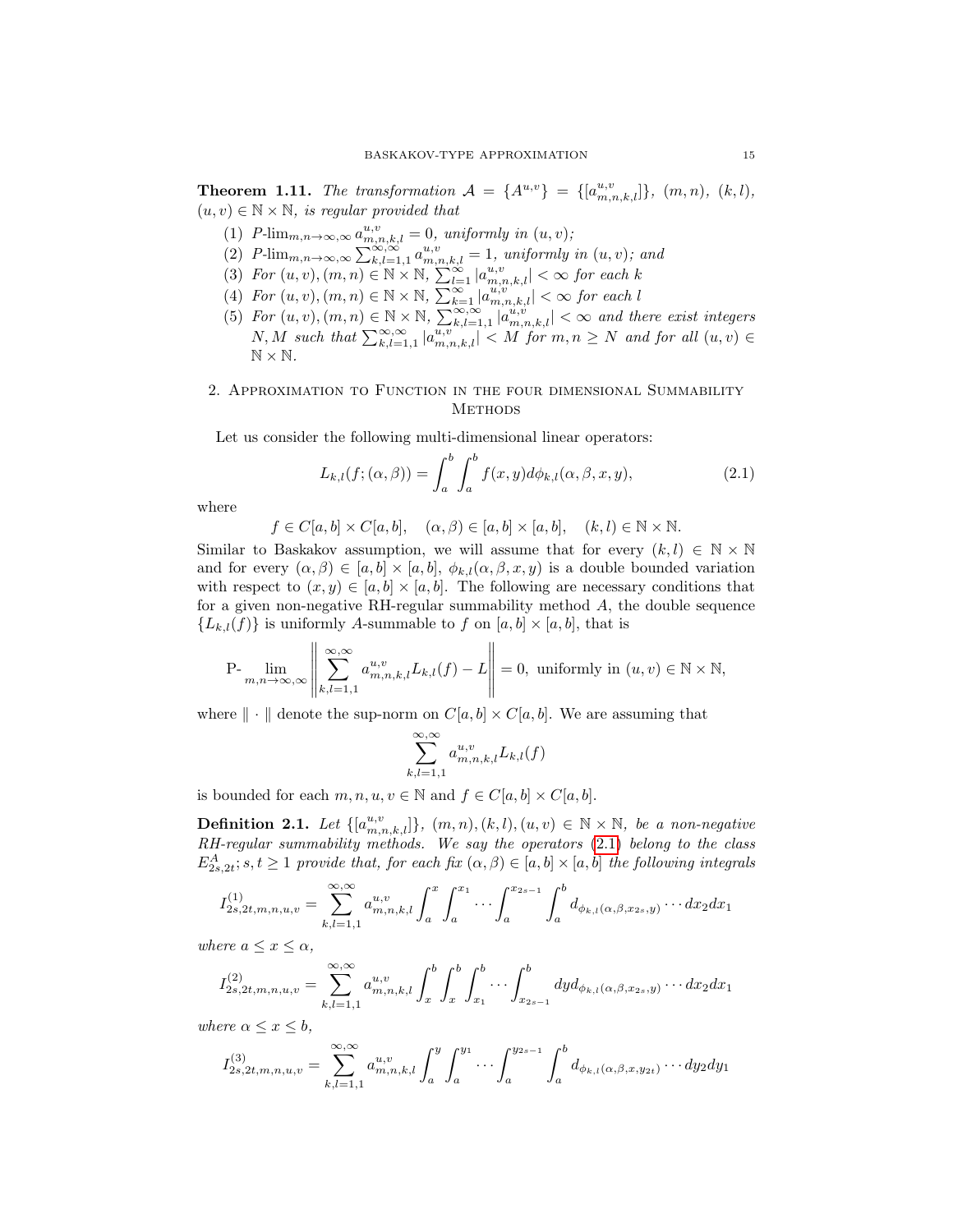where  $a \leq y \leq \beta$ ,

$$
I_{2s,2t,m,n,u,v}^{(4)} = \sum_{k,l=1,1}^{\infty,\infty} a_{m,n,k,l}^{u,v} \int_y^b \int_y^b \int_{y_1}^b \cdots \int_{y_{2s-1}}^b dx d_{\phi_{k,l}(\alpha,\beta,x,y_{2t})} \cdots dy_2 dy_1
$$

where  $\beta \leq y \leq b$ ,

$$
I_{2s,2t,m,n,u,v}^{(5)} = \sum_{k,l=1,1}^{\infty,\infty} a_{m,n,k,l}^{u,v} \int_a^x \int_a^{x_1} \cdots \int_a^{x_{2s-1}} \int_a^y \int_a^{y_1} \cdots \int_a^{y_{2s-1}} \cdots \int_a^{y_{2s-1}}
$$

$$
d_{\phi_{k,l}(\alpha,\beta,x_{2s},y)} \cdots dx_2 dx_1 d_{\phi_{k,l}(\alpha,\beta,x,y_{2t})} \cdots dy_2 dy_1
$$

where  $a \leq x \leq \alpha$  and  $a \leq y \leq \beta$ ,

$$
I_{2s,2t,m,n,u,v}^{(6)} = \sum_{k,l=1,1}^{\infty,\infty} a_{m,n,k,l}^{u,v} \int_y^b \int_{y_1}^b \cdots \int_y^b \int_{y_{2s-1}}^b \int_x^b \int_{x_1}^b \cdots \int_{x_{2s-1}}^b
$$

$$
d_{\phi_{k,l}(\alpha,\beta,x,y_{2t})} \cdots dy_2 dy_1 d_{\phi_{k,l}(\alpha,\beta,x_{2s},y)} \cdots dx_2 dx_1
$$

where  $\alpha \leq x \leq b$  and  $\beta \leq y \leq b$ , for all  $(x, y) \in [a, b] \times [a, b]$  we have a well-defined sign, which depend on  $(m, n), (u, v) \in \mathbb{N} \times \mathbb{N}$ .

This definition grants us a multi-dimensional family of positive linear operators that is consistent with Baskakov [\[6\]](#page-10-4) operators.

<span id="page-4-0"></span>**Theorem 2.2.** Let  $\{[a_{m,n,k,l}^{u,v}]\}, (m,n), (k,l), (u,v) \in \mathbb{N} \times \mathbb{N}$ , be a non-negative RH-regular summability methods, and let the operators [\(2.1\)](#page-3-0) belong to the class  $E_{2s,2t}^A$ ,  $s, t \geq 1$ . If  $\{L_{k,l}(e_{i,j})\}$  is uniformly A-summable to  $e_{i,j}$  for each  $i = 0, 1, 2, \ldots 2s$ and  $j = 0, 1, 2, \ldots, 2t$ , then the sequence  $\{L_{k,l}(f)\}\$ is uniformly A-summable to f on  $[a, b] \times [a, b]$  for all  $f \in C^{2s}[a, b] \times C^{2t}[a, b]$ , the set of two-dimension functions having continuous partial derivative of order  $2s \cdot 2t$  on the interval  $[a, b] \times [a, b]$ .

*Proof.* Let us consider the case when  $s = t = 1$  and  $\rho(x, y) := (x - \alpha)(y - \beta)$  for fix  $\alpha$  and  $\beta$  in [a, b]. Also note that this is similar for m or n grater than 1. Let us observation that:

$$
\begin{split}\n&\left\|\sum_{k,l=1,1}^{\infty,\infty} a_{m,n,k,l}^{u,v} L_{k,l}(\rho^{2})\right\| \\
&\leq \left\|\sum_{k,l=1,1}^{\infty} a_{m,n,k,l}^{u,v} L_{k,l}(e_{2,2}) - e_{2,2}\right\| + 2C\left\|\sum_{k,l=1,1}^{\infty,\infty} a_{m,n,k,l}^{u,v} L_{k,l}(e_{2,1}) - e_{2,1}\right\| \\
&+ 2C\left\|\sum_{k,l=1,1}^{\infty,\infty} a_{m,n,k,l}^{u,v} L_{k,l}(e_{1,2}) - e_{1,2}\right\| + C^{2}\left\|\sum_{k,l=1,1}^{\infty,\infty} a_{m,n,k,l}^{u,v} L_{k,l}(e_{2,0}) - e_{2,0}\right\| \\
&+ C^{2}\left\|\sum_{k,l=1,1}^{\infty,\infty} a_{m,n,k,l}^{u,v} L_{k,l}(e_{0,2}) - e_{0,2}\right\| + 2C^{3}\left\|\sum_{k,l=1,1}^{\infty,\infty} a_{m,n,k,l}^{u,v} L_{k,l}(e_{0,1}) - e_{0,1}\right\| \\
&+ 2C^{3}\left\|\sum_{k,l=1,1}^{\infty,\infty} a_{m,n,k,l}^{u,v} L_{k,l}(e_{1,0}) - e_{1,0}\right\| + C^{4}\left\|\sum_{k,l=1,1}^{\infty,\infty} a_{m,n,k,l}^{u,v} L_{k,l}(e_{0,0}) - e_{0,0}\right\|.\n\end{split}
$$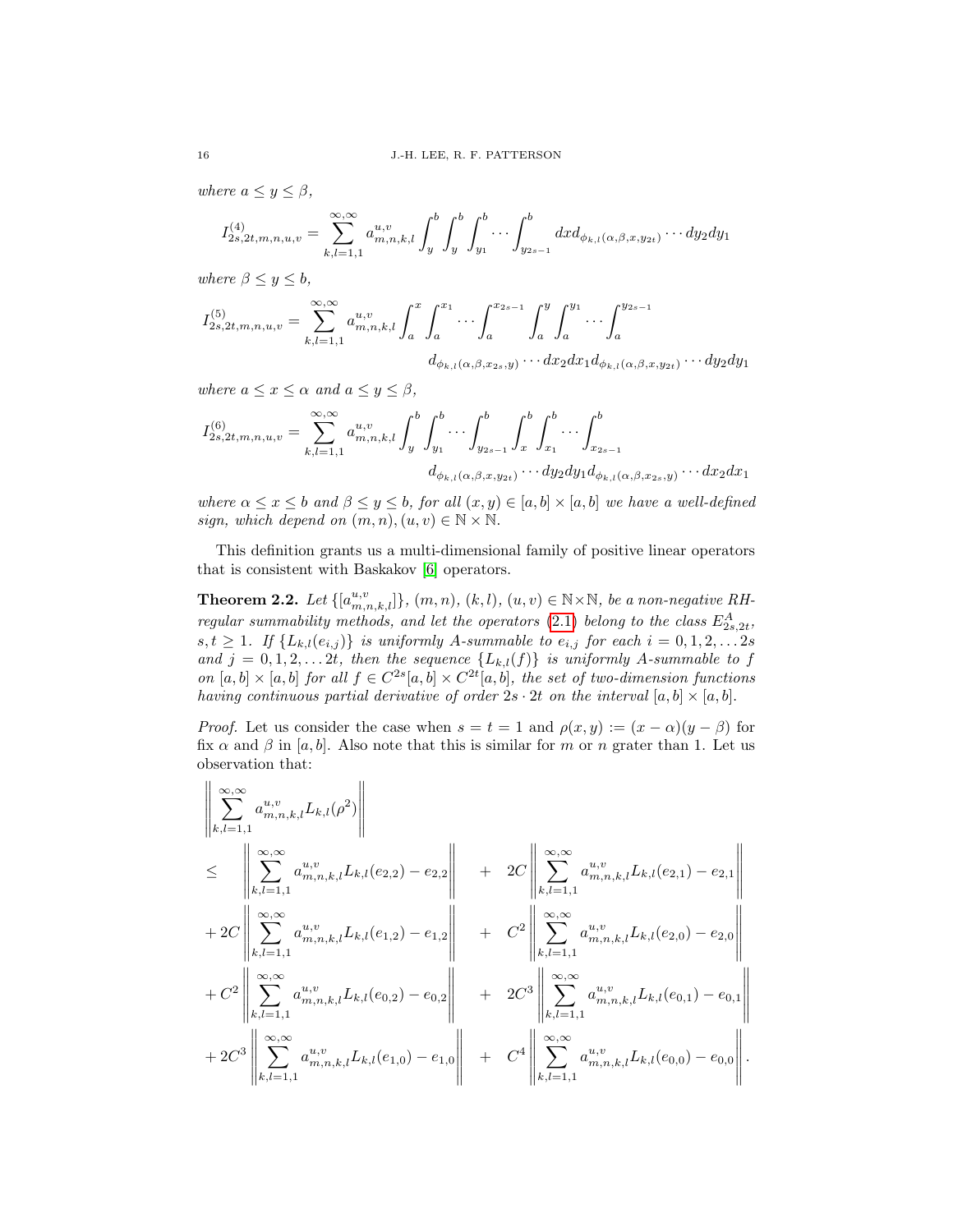The above inequality holds for each  $(m, n), (u, v) \in \mathbb{N} \times \mathbb{N}$ , where  $C = \max\{|a|, |b|\}$ . It is clear via the Pringsheim limit and the hypothesis we are granted the following:

$$
\mathrm{P-}\lim_{m,n\to\infty}\left\|\sum_{k,l=1,1}^{\infty,\infty}a_{m,n,k,l}^{u,v}L_{k,l}(\rho^2)\right\|=0,\text{ uniformly of } (u,v)\in\mathbb{N}\times\mathbb{N}.
$$

It is also in a similar manner we are granted the following:

$$
\text{P-}\lim_{m,n\to\infty}\left\|\sum_{k,l=1,1}^{\infty,\infty}a_{m,n,k,l}^{u,v}L_{k,l}(\rho)\right\|=0,\text{ uniformly of } (u,v)\in\mathbb{N}\times\mathbb{N}.
$$

The following is obtain by partitioning  $[a, b] \times [a, b]$  into the following  $\{(\mu, \nu) : a \leq \nu\}$  $\mu \leq \alpha$  and  $a \leq \nu \leq \beta$  and  $\{(\mu, \nu) : \alpha \leq \mu \leq b \}$  and  $\beta \leq \nu \leq b\}$  and them use multidimensional integration by parts and obtain the following:

$$
L_{k,l}(\rho^2; (\alpha, \beta)) = 2 \left\{ \int_a^{\alpha} \int_a^{\beta} dy dx \int_a^s \int_a^t dt_1 ds_1 \int_a^{s_1} \int_a^{t_1} d\phi_{k,l}(\alpha, \beta, s_2, t_2) + \int_{\alpha}^b \int_{\beta}^b dy dx \int_s^b \int_t^b dt_1 ds_1 \int_{s_1}^b \int_{t_1}^b d\phi_{k,l}(\alpha, \beta, s_2, t_2) \right\}
$$

We transform the above sequence using the above  $R$ H-regularity  $A$  to obtain the following:

$$
\left\| \sum_{k,l=1,1}^{\infty,\infty} a_{m,n,k,l}^{u,v} L_{k,l}(\rho^2) \right\|
$$
  
= 2 
$$
\sup_{(\alpha,\beta)} \left\| \int_a^{\alpha} \int_a^{\beta} \left( \sum_{k,l=1,1}^{\infty,\infty} a_{m,n,k,l}^{u,v} \int_a^s \int_a^t dt_1 ds_1 \int_a^{s_1} \int_a^{t_1} d\phi_{k,l}(\alpha,\beta,s_2,t_2) \right) dy dx + \int_a^b \int_\beta^b \left( \sum_{k,l=1,1}^{\infty,\infty} a_{m,n,k,l}^{u,v} \int_s^b \int_t^b dt_1 ds_1 \int_{s_1}^b \int_{t_1}^b d\phi_{k,l}(\alpha,\beta,s_2,t_2) \right) dy dx \right\|
$$

Clearly, it follows

$$
\frac{1}{2} \left\| \sum_{k,l=1,1}^{\infty,\infty} a_{m,n,k,l}^{u,v} L_{k,l}(\rho^2) \right\|
$$
\n
$$
\leq \sup_{\substack{(\alpha,\beta) \\ \in [a,b] \times [a,b]}} \left( \int_a^{\alpha} \int_a^{\beta} \left| \sum_{k,l=1,1}^{\infty,\infty} a_{m,n,k,l}^{u,v} \int_a^s \int_a^t dt_1 ds_1 \int_a^{s_1} \int_a^{t_1} d\phi_{k,l}(x,y,s_2,t_2) \right| dy dx
$$
\n
$$
+ \int_{\alpha}^b \int_{\beta}^b \left| \sum_{k,l=1,1}^{\infty,\infty} a_{m,n,k,l}^{u,v} \int_s^b \int_t^b dt_1 ds_1 \int_{s_1}^b \int_{t_1}^b d\phi_{k,l}(x,y,s_2,t_2) \right| dy dx \right)
$$
\n(2.2)

<span id="page-5-0"></span>.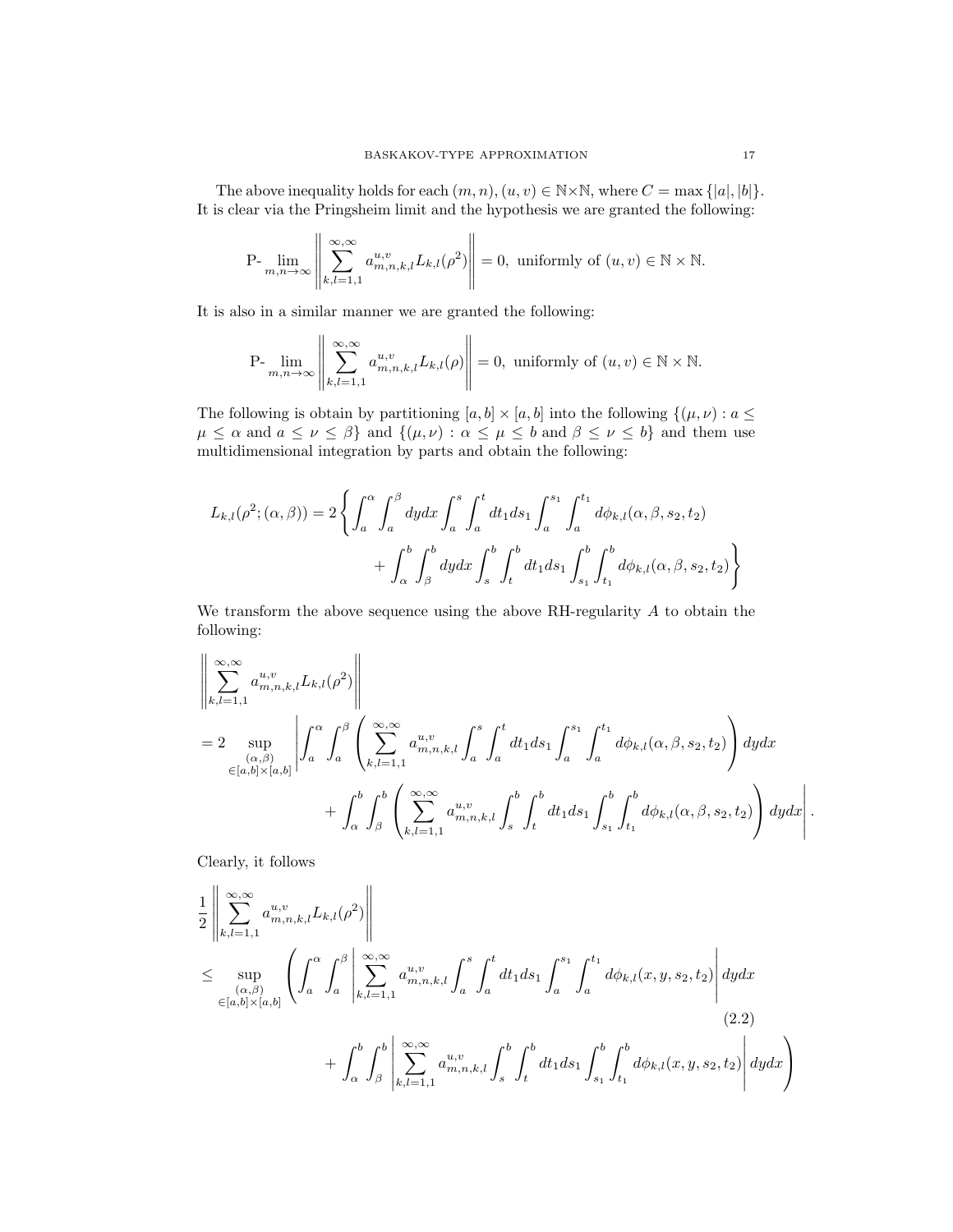Since the Pringshim limit of the last equation of the inequality [\(2.2\)](#page-5-0) we are granted that  $\overline{11}$  $\mathbf{u}$ 

$$
\mathrm{P-}\lim_{m,n\to\infty}\left\|\sum_{k,l=1,1}^{\infty,\infty}a_{m,n,k,l}^{u,v}L_{k,l}(\rho^2)\right\|=0,\text{ uniformly in for all } (u,v)\in\mathbb{N}\times\mathbb{N}.
$$

One should also observe that for  $f \in C^3[a, b] \times C^3[a, b]$  we are granted the following multidimensional Taylor series expansion

$$
f(x,y) = f(\alpha,\beta) + \frac{\partial f(\alpha,\beta)}{\partial x}(x-\alpha) + \frac{\partial f(\alpha,\beta)}{\partial x}(y-\beta)
$$
  
+ 
$$
\frac{\partial^2 f(\alpha,\beta)}{\partial x \partial y} \frac{(x-\alpha)(y-\beta)}{2} + \frac{\partial^2 f(\alpha,\beta)}{\partial x^2} \frac{(x-\alpha)^2}{2}
$$
  
+ 
$$
\frac{\partial^2 f(\alpha,\beta)}{\partial y^2} \frac{(y-\beta)^2}{2} + \frac{1}{6} \int_{\alpha}^x \int_{\beta}^y \frac{\partial^3 f(\eta,\xi)}{\partial x^3} (x-\eta)^3 d\eta d\xi
$$
  
+ 
$$
3 \int_{\alpha}^x \int_{\beta}^y \frac{\partial^3 f(\eta,\xi)}{\partial x^2 \partial y} (x-\eta)^2 (y-\xi) d\eta d\xi
$$
  
+ 
$$
3 \int_{\alpha}^x \int_{\beta}^y \frac{\partial^3 f(\eta,\xi)}{\partial x \partial y^2} (x-\eta)(y-\xi)^2 d\eta d\xi
$$
  
+ 
$$
\int_{\alpha}^x \int_{\beta}^y \frac{\partial^3 f(\eta,\xi)}{\partial y \partial y^3} (y-\xi)^3 d\eta d\xi.
$$

Therefore, for each  $(m, n), (u, v) \in \mathbb{N} \times \mathbb{N}$  the above expansion grants us the following:

$$
\sum_{k,l=1,1}^{\infty,\infty} a_{m,n,k,l}^{u,v} L_{k,l}(f, (\alpha, \beta)) - f(\alpha, \beta) = f(\alpha, \beta) \left( \sum_{k,l=1,1}^{\infty,\infty} a_{m,n,k,l}^{u,v} L_{k,l}(e_{0,0} : (\alpha, \beta)) - e_{0,0} \right)
$$
  
+ 
$$
\frac{1}{2} \frac{\partial^2 f(\alpha, \beta)}{\partial x \partial y} \sum_{k,l=1,1}^{\infty,\infty} a_{m,n,k,l}^{u,v} L_{k,l}(\rho : (\alpha, \beta)) + \frac{\partial f(\alpha, \beta)}{\partial x} \sum_{k,l=1,1}^{\infty,\infty} a_{m,n,k,l}^{u,v} L_{k,l}(x - \alpha : (\alpha, \beta))
$$
  
+ 
$$
\frac{\partial f(\alpha, \beta)}{\partial y} \sum_{k,l=1,1}^{\infty,\infty} a_{m,n,k,l}^{u,v} L_{k,l}(y - \alpha : (\alpha, \beta)) + \frac{\partial^2 f(\alpha, \beta)}{\partial x^2} \sum_{k,l=1,1}^{\infty,\infty} a_{m,n,k,l}^{u,v} L_{k,l}((x - \alpha)^2 : (\alpha, \beta))
$$
  
+ 
$$
\frac{\partial^2 f(\alpha, \beta)}{\partial y^2} \sum_{k,l=1,1}^{\infty,\infty} a_{m,n,k,l}^{u,v} L_{k,l}((y - \alpha)^2 : (\alpha, \beta)) + \sum_{k,l=1,1}^{\infty,\infty} a_{m,n,k,l}^{u,v} R_{k,l}(\alpha, \beta),
$$

where

$$
R_{k,l}(\alpha,\beta) = \frac{1}{6} \int_a^b \int_a^b \left[ \int_\alpha^x \int_\beta^y \frac{\partial^3 f(\eta,\xi)}{\partial x^3} (x-\eta)^3 d\eta d\xi \right] d\phi_{k,l}(\alpha,\beta,x,y)
$$
  
+ 
$$
3 \int_a^b \int_a^b \left[ \int_\alpha^x \int_\beta^y \frac{\partial^3 f(\eta,\xi)}{\partial x^2 \partial y} (x-\eta)^2 (y-\xi) d\eta d\xi \right] d\phi_{k,l}(\alpha,\beta,x,y)
$$
  
+ 
$$
3 \int_a^b \int_a^b \left[ \int_\alpha^x \int_\beta^y \frac{\partial^3 f(\eta,\xi)}{\partial x \partial y^2} (x-\eta)(y-\xi)^2 d\eta d\xi \right] d\phi_{k,l}(\alpha,\beta,x,y)
$$
  
+ 
$$
\int_a^b \int_a^b \left[ \int_\alpha^x \int_\beta^y \frac{\partial^3 f(\eta,\xi)}{\partial y^3} (y-\xi)^3 d\eta d\xi \right] d\phi_{k,l}(\alpha,\beta,x,y).
$$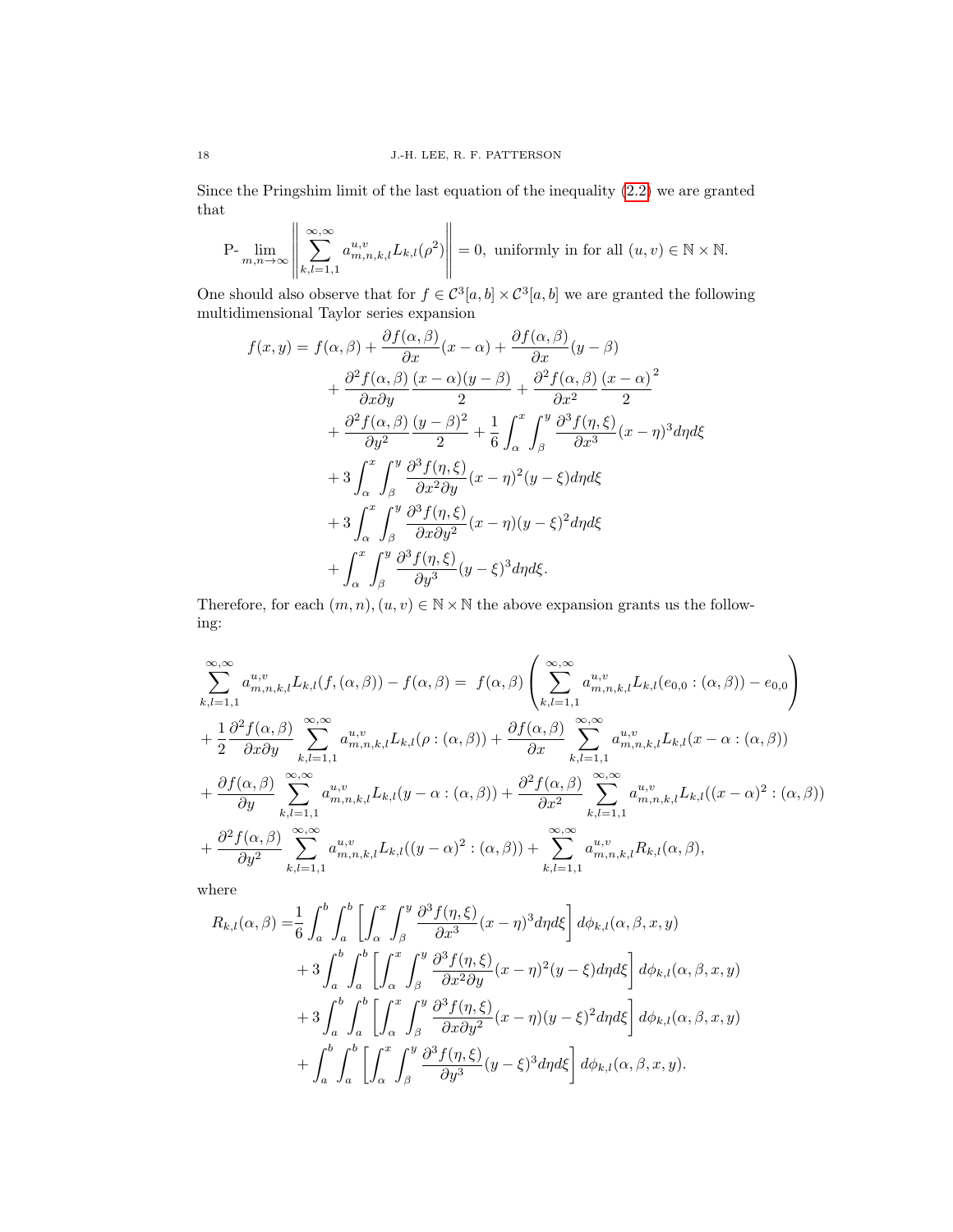Similar to the partition above we can write  $R_{k,l}(\alpha,\beta)$  as follows:

$$
R_{k,l}(\alpha,\beta) = 3\left[\int_{a}^{\alpha} \int_{a}^{\beta} \frac{\partial^{3} f(s,t)}{\partial s^{3}} \left\{ \int_{a}^{s} \int_{a}^{t} dt_{1} ds_{1} \int_{a}^{s_{1}} \int_{a}^{t_{1}} d\phi_{k,l}(\alpha,\beta,s_{2},t_{2}) \right\} ds dt + \int_{\alpha}^{b} \int_{\beta}^{b} \frac{\partial^{3} f(s,t)}{\partial s^{3}} \left\{ \int_{s}^{b} \int_{t}^{b} dt_{1} ds_{1} \int_{s_{1}}^{b} \int_{t_{1}}^{b} d\phi_{k,l}(\alpha,\beta,s_{2},t_{2}) \right\} ds dt \right] + 3\left[\int_{a}^{\alpha} \int_{a}^{\beta} \frac{\partial^{3} f(s,t)}{\partial s^{2} \partial t} \left\{ \int_{a}^{s} \int_{a}^{t} dt_{1} ds_{1} \int_{a}^{s_{1}} \int_{a}^{t_{1}} d\phi_{k,l}(\alpha,\beta,s_{2},t_{2}) \right\} ds dt \right] + \int_{\alpha}^{b} \int_{\beta}^{b} \frac{\partial^{3} f(s,t)}{\partial s^{2} \partial t} \left\{ \int_{s}^{b} \int_{t}^{b} dt_{1} ds_{1} \int_{s_{1}}^{b} \int_{t_{1}}^{b} d\phi_{k,l}(\alpha,\beta,s_{2},t_{2}) \right\} ds dt \right] + 3\left[\int_{a}^{\alpha} \int_{a}^{\beta} \frac{\partial^{3} f(s,t)}{\partial s \partial t^{2}} \left\{ \int_{a}^{s} \int_{a}^{t} dt_{1} ds_{1} \int_{a}^{s_{1}} \int_{a}^{t_{1}} d\phi_{k,l}(\alpha,\beta,s_{2},t_{2}) \right\} ds dt \right] + \int_{\alpha}^{b} \int_{\beta}^{b} \frac{\partial^{3} f(s,t)}{\partial s \partial t^{2}} \left\{ \int_{s}^{b} \int_{t}^{b} dt_{1} ds_{1} \int_{s_{1}}^{b} \int_{t_{1}}^{b} d\phi_{k,l}(\alpha,\beta,s_{2},t_{2}) \right\} ds dt \right] + 3\left[\int_{a}^{\alpha} \int_{a}^{\beta} \frac{\partial^{3} f(s,t)}{\partial t^{3}} \left
$$

Thus for each  $(m,n),(u,v)\in\mathbb{N}\times\mathbb{N}$  we are granted the following:

$$
\left\| \sum_{k,l=1,1}^{\infty,\infty} a_{m,n,k,l}^{u,v} R_{k,l} \right\|
$$
\n
$$
\leq M \sup_{(\alpha,\beta)} \left\{ 3 \left[ \int_a^{\alpha} \int_a^{\beta} \left| \sum_{k,l=1,1}^{\infty,\infty} a_{m,n,k,l}^{u,v} \left\{ \int_a^s \int_a^t dt_1 ds_1 \int_a^{s_1} \int_a^{t_1} d\phi_{k,l}(\alpha,\beta,s_2,t_2) \right\} \right| ds dt + \int_a^b \int_\beta^b \left| \sum_{k,l=1,1}^{\infty,\infty} a_{m,n,k,l}^{u,v} \left\{ \int_s^b \int_t^b dt_1 ds_1 \int_{s_1}^b \int_{t_1}^b d\phi_{k,l}(\alpha,\beta,s_2,t_2) \right\} \right| ds dt \right\}
$$
\n
$$
+ 3 \left[ \int_a^{\alpha} \int_a^{\beta} \left| \sum_{k,l=1,1}^{\infty,\infty} a_{m,n,k,l}^{u,v} \left\{ \int_a^s \int_a^t dt_1 ds_1 \int_a^{s_1} \int_a^{t_1} d\phi_{k,l}(\alpha,\beta,s_2,t_2) \right\} \right| ds dt \right]
$$
\n
$$
+ \int_\alpha^b \int_\beta^b \left| \sum_{k,l=1,1}^{\infty,\infty} a_{m,n,k,l}^{u,v} \left\{ \int_s^b \int_t^b dt_1 ds_1 \int_{s_1}^b \int_t^b d\phi_{k,l}(\alpha,\beta,s_2,t_2) \right\} \right| ds dt
$$
\n
$$
+ 3 \left[ \int_a^{\alpha} \int_\beta^{\beta} \left| \sum_{k,l=1,1}^{\infty,\infty} a_{m,n,k,l}^{u,v} \left\{ \int_s^b \int_t^b dt_1 ds_1 \int_{s_1}^{s_1} \int_t^b d\phi_{k,l}(\alpha,\beta,s_2,t_2) \right\} \right| ds dt \right]
$$
\n
$$
+ \int_a^b \int_\beta^b \left| \sum_{k,l=1,1}^{\infty,\infty} a_{m,n,k,l}^{u,v} \left\{ \int_s^b \int_t^b dt_1 ds_1 \int_a^{s_1} \int_a^{t_1} d\phi_{k
$$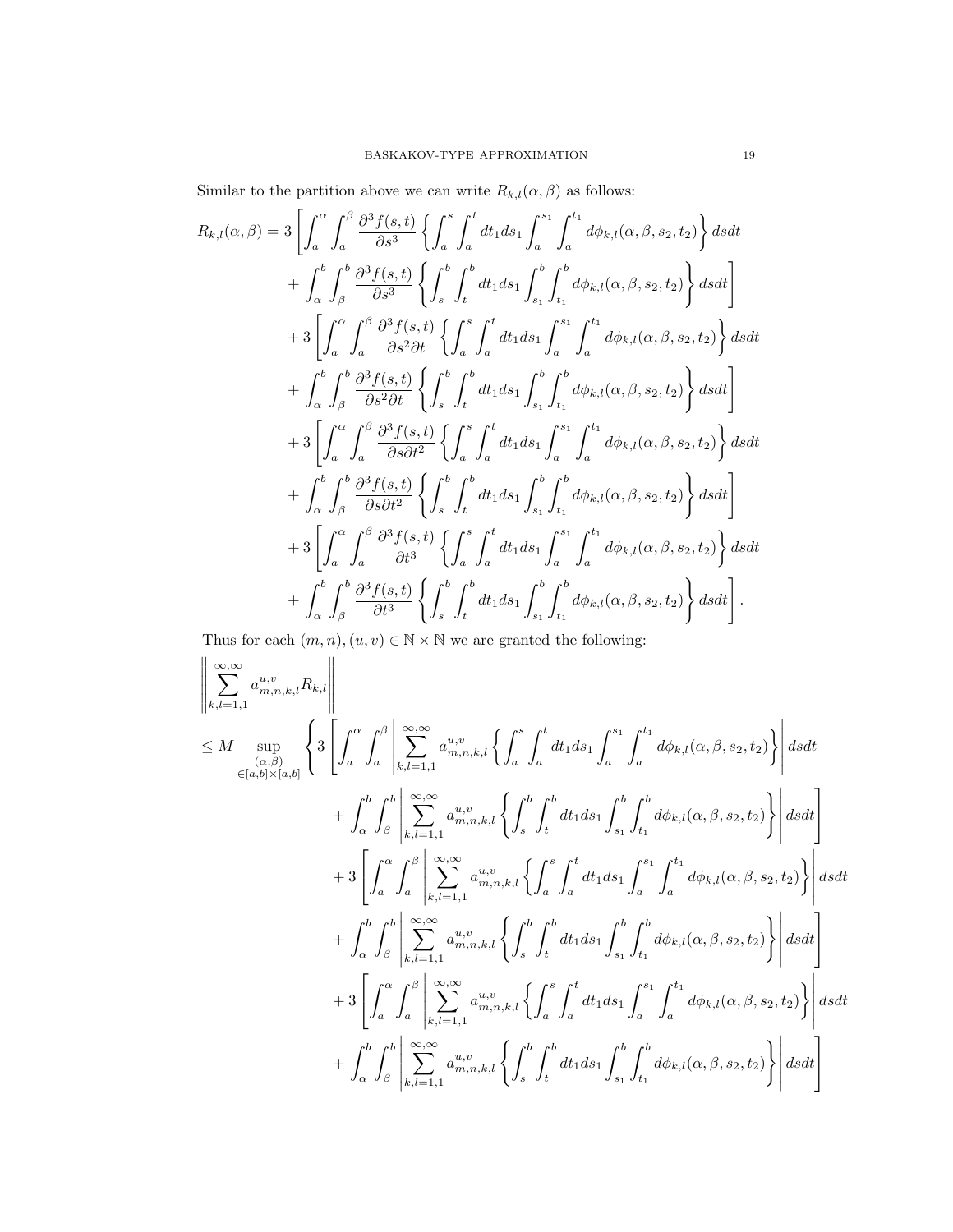$$
+ 3 \left[ \int_{a}^{\alpha} \int_{a}^{\beta} \left| \sum_{k,l=1,1}^{\infty, \infty} a_{m,n,k,l}^{u,v} \left\{ \int_{a}^{s} \int_{a}^{t} dt_{1} ds_{1} \int_{a}^{s_{1}} \int_{a}^{t_{1}} d\phi_{k,l}(\alpha, \beta, s_{2}, t_{2}) \right\} \right| ds dt + \int_{\alpha}^{b} \int_{\beta}^{b} \left| \sum_{k,l=1,1}^{\infty, \infty} a_{m,n,k,l}^{u,v} \left\{ \int_{s}^{b} \int_{t}^{b} dt_{1} ds_{1} \int_{s_{1}}^{b} \int_{t_{1}}^{b} d\phi_{k,l}(\alpha, \beta, s_{2}, t_{2}) \right\} \right| ds dt \right],
$$

where  $M = \max \left\{ \left\| \right. \right\}$  $\partial^{i+j}f$  $\partial^i\partial^j$  $\begin{array}{c} \hline \end{array}$ :  $i + j = 3$ . Therefore

$$
\text{P-}\lim_{m,n\to\infty}\left\|\sum_{k,l=1,1}^{\infty,\infty}a_{m,n,k,l}^{u,v}R_{k,l}\right\|=0\text{ uniformly in } (u,v)\in\mathbb{N}\times\mathbb{N}.
$$

Additionally, observe that

$$
\left\| \sum_{k,l=1,1}^{\infty,\infty} a_{m,n,k,l}^{u,v} L_{k,l}(f) - f \right\| \leq M_1 \left\| \sum_{k,l=1,1}^{\infty,\infty} a_{m,n,k,l}^{u,v} L_{k,l}(e_{0,0} : (\alpha, \beta)) - e_{0,0} \right\| + M_2 \left\| \sum_{k,l=1,1}^{\infty,\infty} a_{m,n,k,l}^{u,v} L_{k,l}(x - \alpha : (\alpha, \beta)) \right\| + M_3 \left\| \sum_{k,l=1,1}^{\infty,\infty} a_{m,n,k,l}^{u,v} L_{k,l}(\rho : (\alpha, \beta)) \right\| + M_4 \left\| \sum_{k,l=1,1}^{\infty,\infty} a_{m,n,k,l}^{u,v} L_{k,l}(y - \alpha : (\alpha, \beta)) \right\| + M_5 \left\| \sum_{k,l=1,1}^{\infty,\infty} a_{m,n,k,l}^{u,v} L_{k,l}((x - \alpha)^2 : (\alpha, \beta)) \right\| + M_6 \left\| \sum_{k,l=1,1}^{\infty,\infty} a_{m,n,k,l}^{u,v} L_{k,l}((y - \alpha)^2 : (\alpha, \beta)) \right\| + \left\| \sum_{k,l=1,1}^{\infty,\infty} a_{m,n,k,l}^{u,v} R_{k,l}(\alpha, \beta) \right\|.
$$

Thus

$$
\mathrm{P-}\lim_{m,n\to\infty,\infty}\left\|\sum_{k,l=1,1}^{\infty,\infty}a_{m,n,k,l}^{u,v}L_{k,l}(f)-L\right\|=0,\text{ uniformly in } (u,v)\in\mathbb{N}\times\mathbb{N}.
$$

Therefore  $L_{k,l}(f)$  is uniformly A-summable to f on  $[a,b] \times [a,b]$ .

Remark. The above theorem is identical to Aslan and Duman's Theorem 2.2 in [\[1\]](#page-10-5) if s or t is zero.

Remark. Similar to Aslan and Duman's observation, Theorem [2.2](#page-4-0) reduces to the two dimensional classical Korovkin theorem if  $A = A^{u,v} = \{I\}$ , the four dimensional identical matrix with  $(k, l) \in \mathbb{N} \times \mathbb{N}$ ,  $(x, y) \in [a, b] \times [a, b]$ , and  $\phi_{k,l}(\alpha, \beta, x, y)$ is a non-deceasing function in both x and y.

In addition, the following theorem is a multi-dimensional analog of Swetits' Theorem 1 in [\[13\]](#page-11-5) and the proof follows in a manner to that of Theorem 2.1.

**Theorem 2.3.** Let  $\{L_{k,l}\}\$  be a double sequence of positive linear operators for  $\mathcal{C}^2[a,b]\times\mathcal{C}^2[a,b]$ . Let  $\{A^{\xi,\mu}\}\,$  be a double sequence of four-dimensional matrices with non-negative real entries, with  $||A_{m,n}(C_{0,0})|| < \infty$ . Then for  $f \in C[a,b] \times C[a,b]$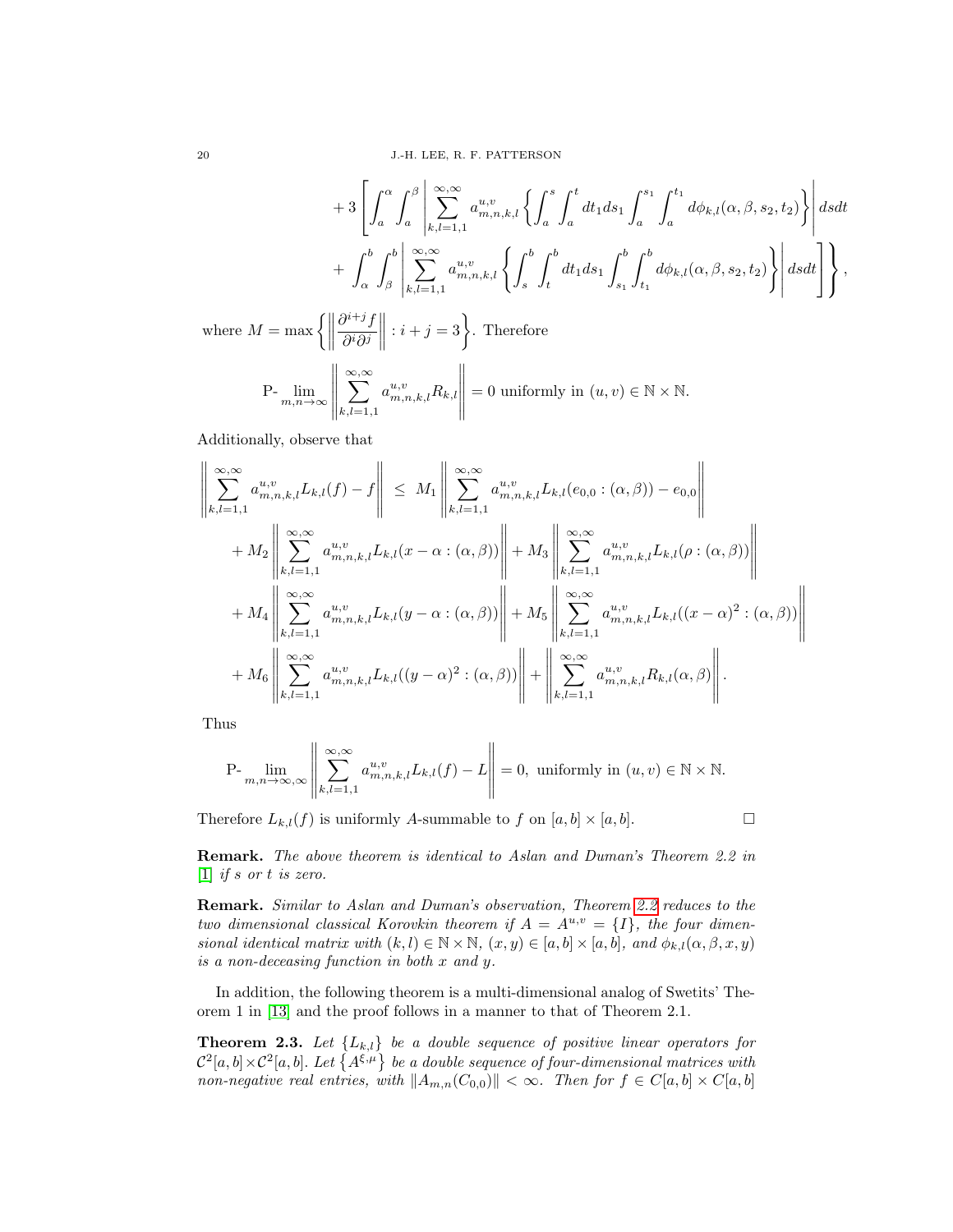and  $m, n = 1, 2, 3, \ldots$ 

$$
||f - A_{m,n}(f)|| \le ||f|| \cdot ||A_{m,n}(e_{0,0}) - I|| + \left\|\frac{\partial f}{\partial x}\right\| \cdot ||A_{m,n}(e_{1,0}) - I||
$$
  
+ 
$$
\left\|\frac{\partial f}{\partial y}\right\| \cdot ||A_{m,n}(e_{0,1}) - I|| + \Pi(\Xi_{m,n}^1) \cdot ||A_{m,n}(e_{0,0}) - I||
$$
  
+ 
$$
\Pi(\Xi_{m,n}^2) \cdot ||A_{m,n}(e_{1,0}) - I|| + \Pi(\Xi_{m,n}^3) \cdot ||A_{m,n}(e_{0,0}) - I||,
$$

where

$$
||A_{m,n}(f) - f|| = \sup_{(\xi,\mu)} \left( \sup_{\{(x,y)\in[a,b]\times[a,b]\}} |A_{m,n}^{\xi,\mu}(f) - f(x,y)| \right),
$$
  
\n
$$
\Xi_{m,n}^1 = |||A_{m,n}((x-\alpha)(y-\beta))||,
$$
  
\n
$$
\Xi_{m,n}^2 = |||A_{m,n}((x-\alpha)^2)||,
$$
  
\n
$$
\Xi_{m,n}^1 = |||A_{m,n}((y-\beta)^2)||,
$$

and  $\Pi$  denotes the modulus of the function f.

Corollary 2.4. Let  $\mathcal{A} = \{[a_{m,n,k,l}^{u,v}]\},\$  where  $(m,n),(k,l),(u,v) \in \mathbb{N} \times \mathbb{N}$  be a non-negative RH-regular summability method and let [\(2.1\)](#page-3-0) belong to  $E^{A}_{2s,2t}$  where  $s,t \geq$ 1. If for each  $i = 1, 2, 3, \ldots 2s$  and/or  $j = 1, 2, 3, \ldots, 2t$ 

$$
P\text{-}\lim_{m,n\to\infty,\infty}\sum_{k,l=1,1}^{\infty,\infty}a_{m,n,k,l}^{u,v}\left|\left|L_{k,l}(e_{i,j})-e_{i,j}\right|\right|=0,\text{ uniformly in }(u,v)\in\mathbb{N}\times\mathbb{N},
$$

then  ${L_{k,l}(f)}$  is uniformly A-summable to f on  $[a,b] \times [a,b]$  for  $f \in C^{2s}[a,b] \times$  $C^{2t}[a, b].$ 

The proof follows in a similar manner to Aslan and Duman proof. Thus the proof is omitted. The following is a multidimensional analog of [\[1,](#page-10-5) Theorem 2.4].

**Theorem 2.5.** Let  $A = [a_{m,n,k,l}^{u,v}]$  be a four dimensional summability method and  $L_{k,l}$  and two-dimensional operator that satisfy

$$
\int_{a}^{b} \int_{a}^{b} |d\phi_{k,l}(\alpha,\beta,x,y)| \leq M \text{ for all } (x,y) \in [a,b] \times [a,b] \text{ and } (k,l) \in \mathbb{N} \times \mathbb{N}
$$

where M is an absolute positive constant. Then for  $f \in C[a, b] \times C[a, b]$  it follows that  $\{L_{k,l}(f)\}\$ is uniformly A-summable.

*Proof.* It is also well known that for  $f \in C^2 \times C^2$  there exists

$$
P(x,y) = \sum_{k,l=1,1}^{2s,2t} b_{k,l} x^k y^l
$$

such that  $||f - P|| < \epsilon$  for all  $\epsilon > 0$ . Therefore

$$
\left\| \sum_{k,l=1,1}^{\infty,\infty} a_{m,n,k,l}^{u,v} L_{k,l}(f-P) \right\| \leq \|f-P\| \sum_{k,l=1,1}^{\infty,\infty} a_{m,n,k,l}^{u,v} \int_a^b \int_a^b |d\phi_{k,l}(\alpha,\beta,x,y)|
$$
  

$$
\leq M\epsilon \sum_{k,l=1,1}^{\infty,\infty} a_{m,n,k,l}^{u,v}.
$$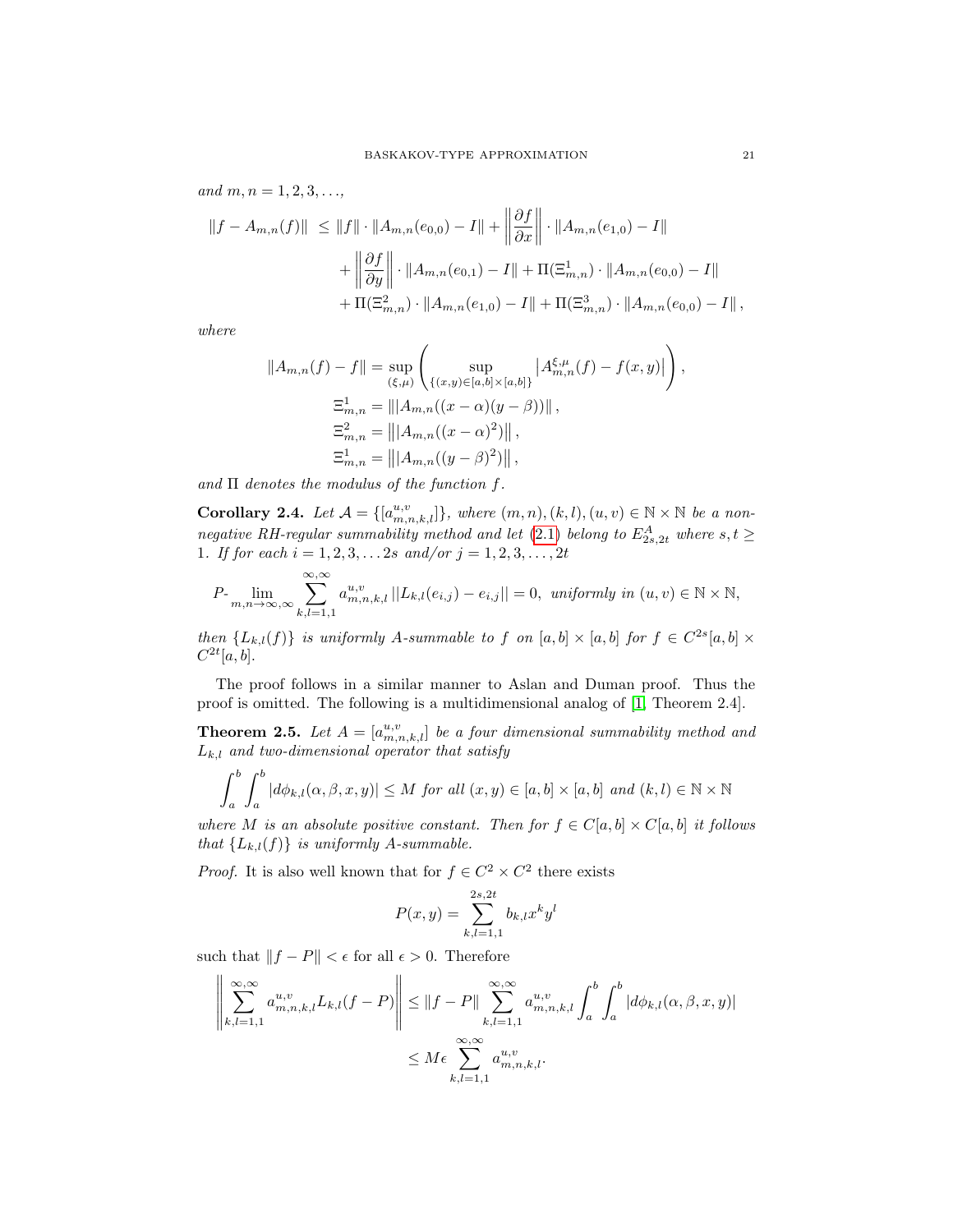Thus, form the RH-regularity of A we know that

$$
\sum_{k,l=1,1}^{\infty,\infty} a_{m,n,k,l}^{u,v}
$$

is finite for each  $(m, n)$  and  $(u, v)$  in  $\mathbb{N} \times \mathbb{N}$ . Also observe that for the linearity of  $L_{k,l}$  we are granted the following:

$$
\sum_{k,l=1,1}^{\infty,\infty} a_{m,n,k,l}^{u,v} L_{k,l}(P) = \sum_{i,j=0,0}^{2s,2t} b_{i,j} \sum_{k,l=1,1}^{\infty,\infty} a_{m,n,k,l}^{u,v} L_{k,l}(e_{i,j}).
$$

Thus

$$
\left\| \sum_{k,l=1,1}^{\infty,\infty} a_{m,n,k,l}^{u,v} L_{k,l}(P) - P \right\| \leq \bar{C} \sum_{i,j=0,0}^{2s,2t} \left\| \sum_{k,l=1,1}^{\infty,\infty} a_{m,n,k,l}^{u,v} L_{k,l}(e_{i,j}) - e_{i,j} \right\|,
$$

where  $\bar{C} = \max\{|b_{i,j}| : i = 0, 1, 2, 3, \ldots, 2s; j = 0, 1, 2, 3, \ldots, 2t\}.$  The last two inequalities grant us the following for each  $(m, n), (u, v) \in \mathbb{N} \times \mathbb{N}$ :

$$
\left\| \sum_{k,l=1,1}^{\infty, \infty} a_{m,n,k,l}^{u,v} L_{k,l}(f) - f \right\|
$$
\n
$$
\leq \left\| \sum_{k,l=1,1}^{\infty, \infty} a_{m,n,k,l}^{u,v} L_{k,l}(f - P) \right\| + \left\| \sum_{k,l=1,1}^{\infty, \infty} a_{m,n,k,l}^{u,v} L_{k,l}(P) - P \right\| + \epsilon
$$
\n
$$
\leq M \left( \sum_{k,l=1,1}^{\infty, \infty} a_{m,n,k,l}^{u,v} - 1 \right) \epsilon + \bar{C} \sum_{i,j=0,0}^{2s,2t} \left\| \sum_{k,l=1,1}^{\infty, \infty} a_{m,n,k,l}^{u,v} L_{k,l}(e_{i,j}) - e_{i,j} \right\|.
$$

The last inequality and the RH-regularity of A grants the following

$$
\mathrm{P-}\lim_{m,n\to\infty,\infty}\left\|\sum_{k,l=1,1}^{\infty,\infty}a_{m,n,k,l}^{u,v}L_{k,l}(f)) - f\right\| = 0, \text{ uniformly in } (u,v) \in \mathbb{N} \times \mathbb{N}.
$$

The result follows.  $\Box$ 

Acknowledgments. The authors would like to thank the anonymous referee for the comments that helped us improve this article.

### **REFERENCES**

- <span id="page-10-5"></span>[1] I. Aslan, O. Duman, A Summability Process on Baskakov-Type Approximation, Period. Math. Hungar. 72 (2016) 186–199.
- <span id="page-10-0"></span>[2] F. Başar, Summability Theory and Its Applications,  $2^{nd}$ ed., CRC Press/Taylor & Francis Group, Boca Raton · London · New York, 2022.
- <span id="page-10-1"></span>[3] F. Başar, M. Y. Savaşcı, *Double Sequence Spaces and Four Dimensional Matrices*, CRC Press/Taylor & Francis Group, Monographs and Research Notes in Mathematics, Boca Raton · London · New York, 2022.
- <span id="page-10-3"></span>[4] H. T. Bell, Order Summability and Almost Convergent, Proc. Amer. Math. Soc. 38 (1973) 548–552.
- [5] H. T. Bell, A-Summability, Dissertation, Lehigh University, Bethlehem, Pa., 1971.
- <span id="page-10-4"></span>[6] V. A. Baskakov, Generalization of Certain Theorems of P. P. Korovkin on Positive Operators.(Russian), Mat. Zametki 13 (1973) 785–794
- <span id="page-10-2"></span>[7] H. J. Hamilton, Transformations of Multiple Sequences, Duke Math. Jour. 2 (1936) 29–60.